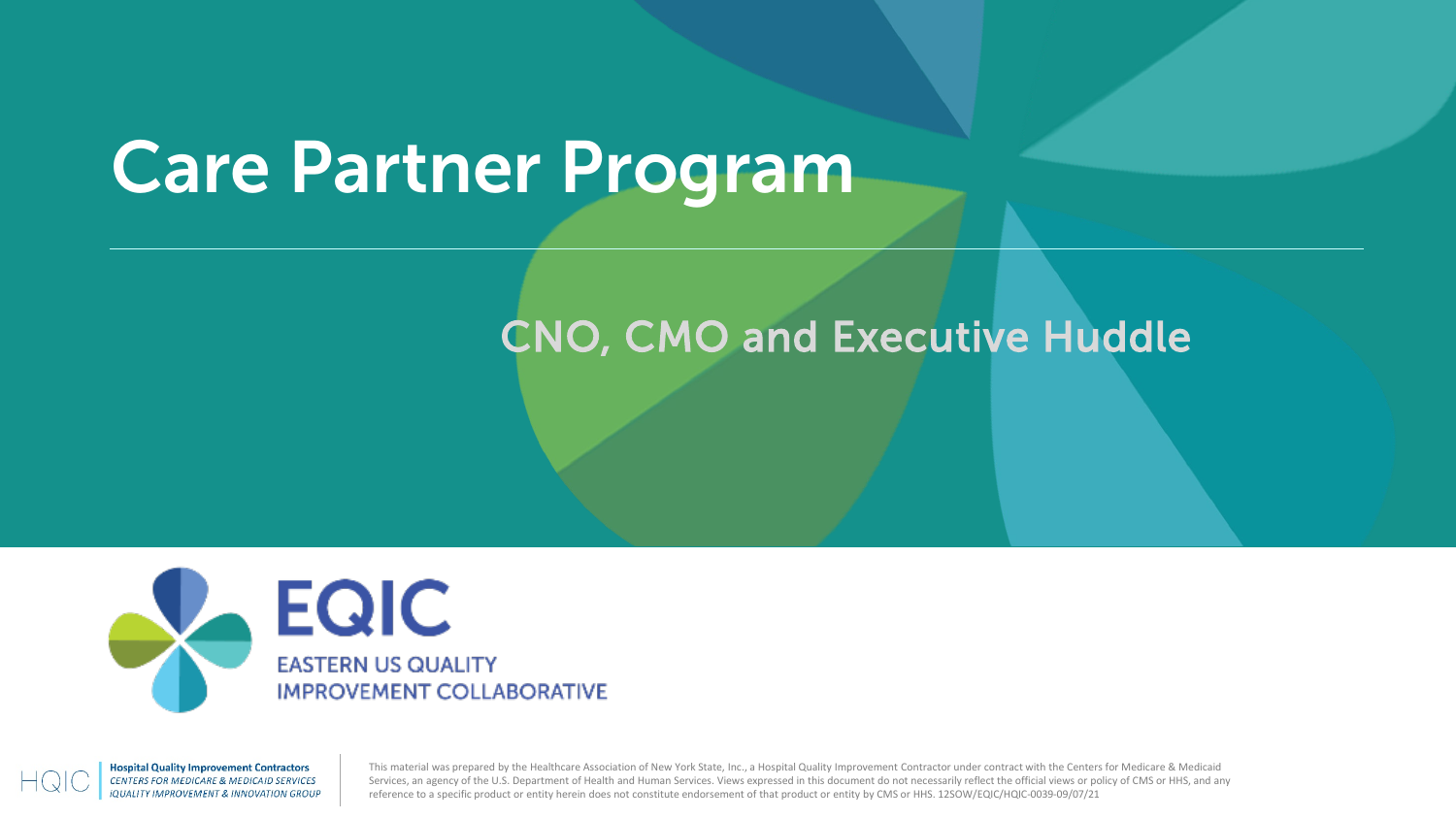# Care partner program

Making a commitment to a care partner program entails a formalized process that facilitates and establishes best practices for patient, family and care partner engagement and care delivery.

Support (commitment) from hospital leadership, including the chief nursing officer, chief medical officer, chief executive officer, chief operating officer and board of trustees is essential for implementing and enhancing a care partner program, as it must be promoted as a culture or "way of life" for the entire institution.

Your organization will be a Care Partner hospital.

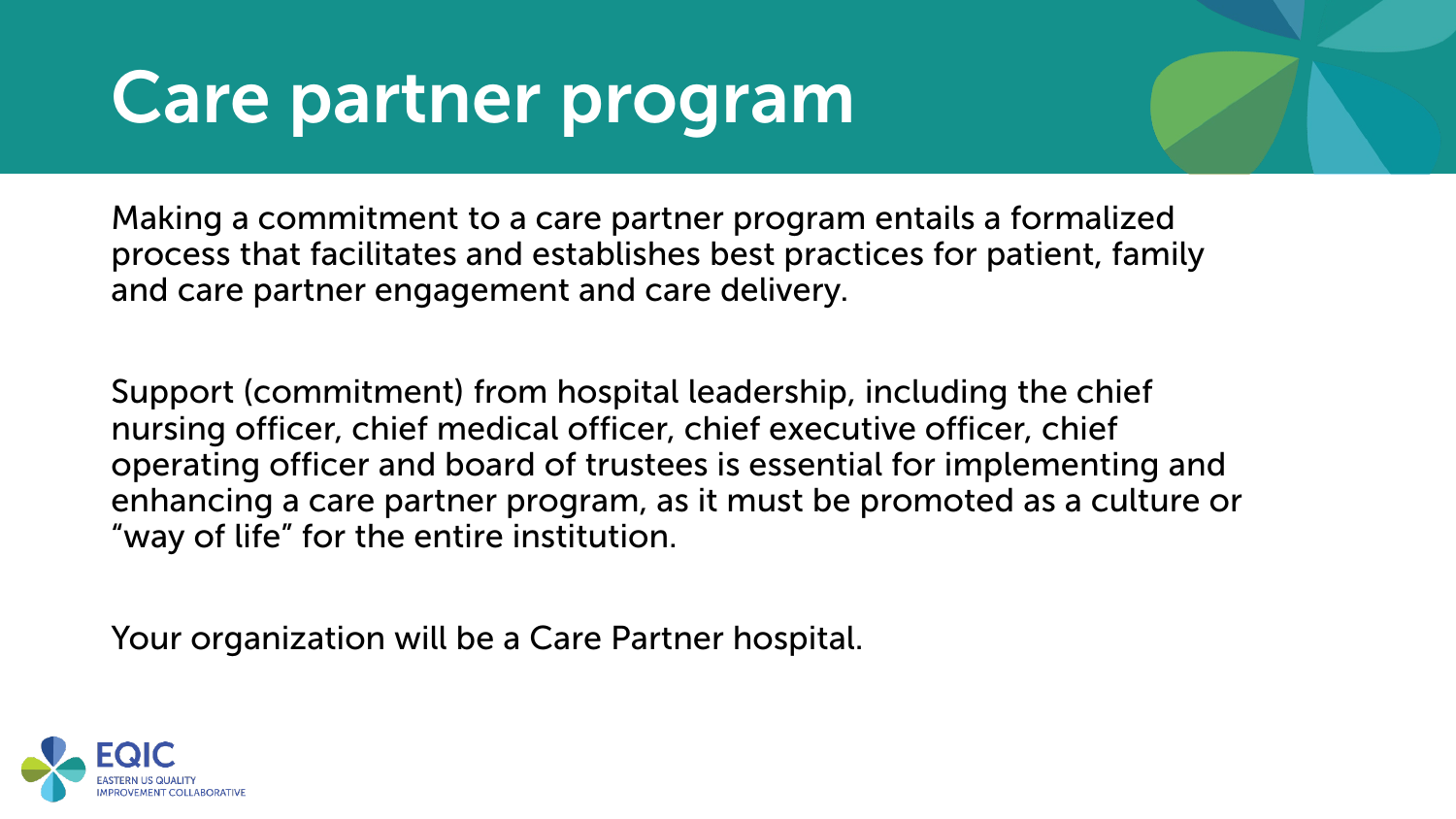## What is a care partner?

A care partner is someone the patient chooses to help them during and after the hospital stay. The care partner also can help the healthcare team to better understand the patient's needs and preferences and may also participate in the patient's medical care and treatments.

Care partners can be family members, friends, neighbors or paid assistants. The care partner should be available to support the patient both during and after the hospital stay.

Parts of the program are very aligned with many state's CARE ACT promoted by AARP.



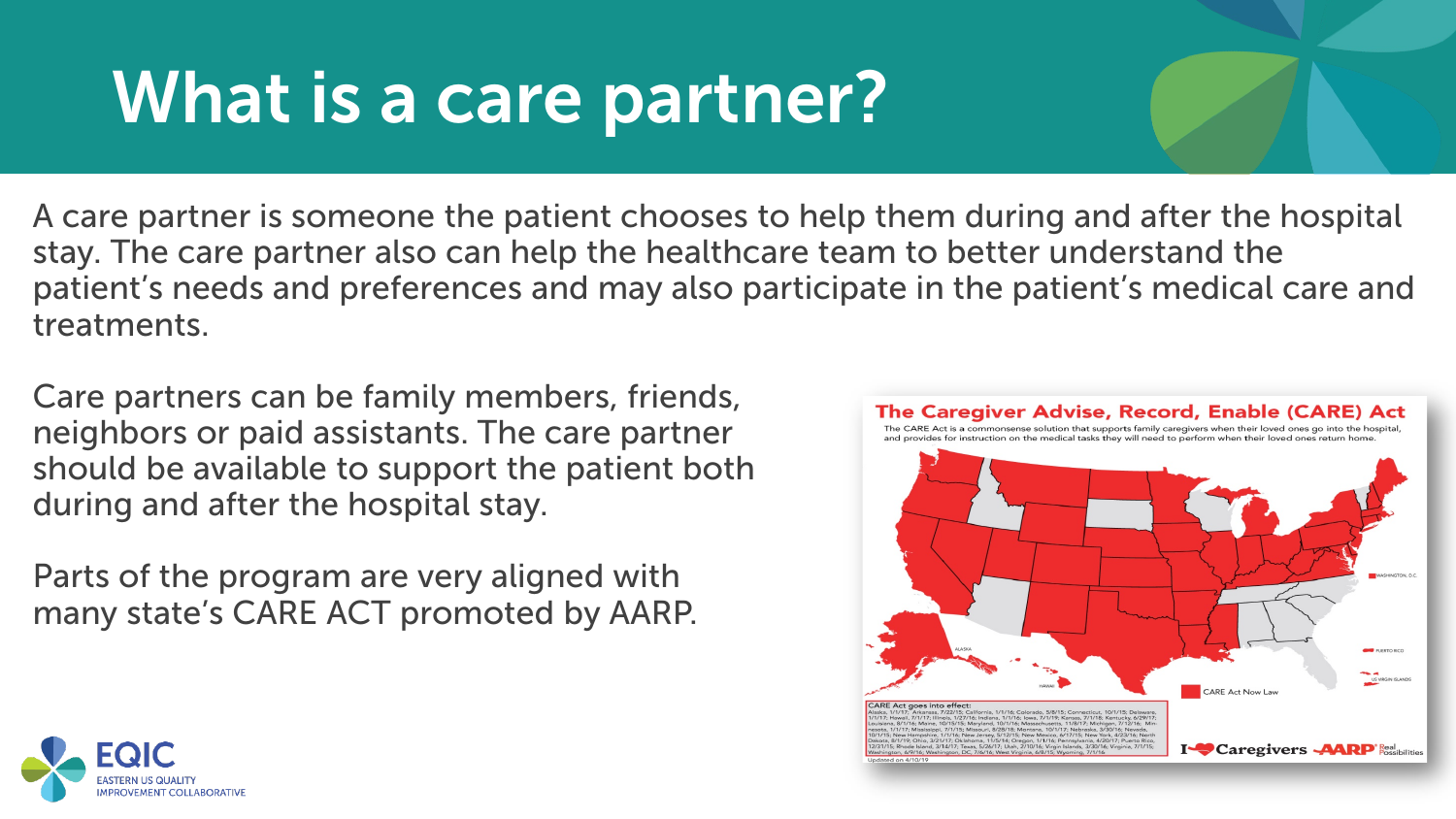# What is a care partner program?

This journey is transformational.

Key Elements are:

- *Identifying* the care partner preadmission or upon admission.
- *Including* the care partner in all activities during the hospital stay.
- *Preparing* the care partner and the patient for post-discharge care.

The Care Partner Program

- Concrete steps for real changes in patient-centered care.
- Provides ways that the process impacts patient and healthcare team *communication* throughout the hospitalization.
- Tasks translate into compassionate care.

#### Beyond compliance to high value care

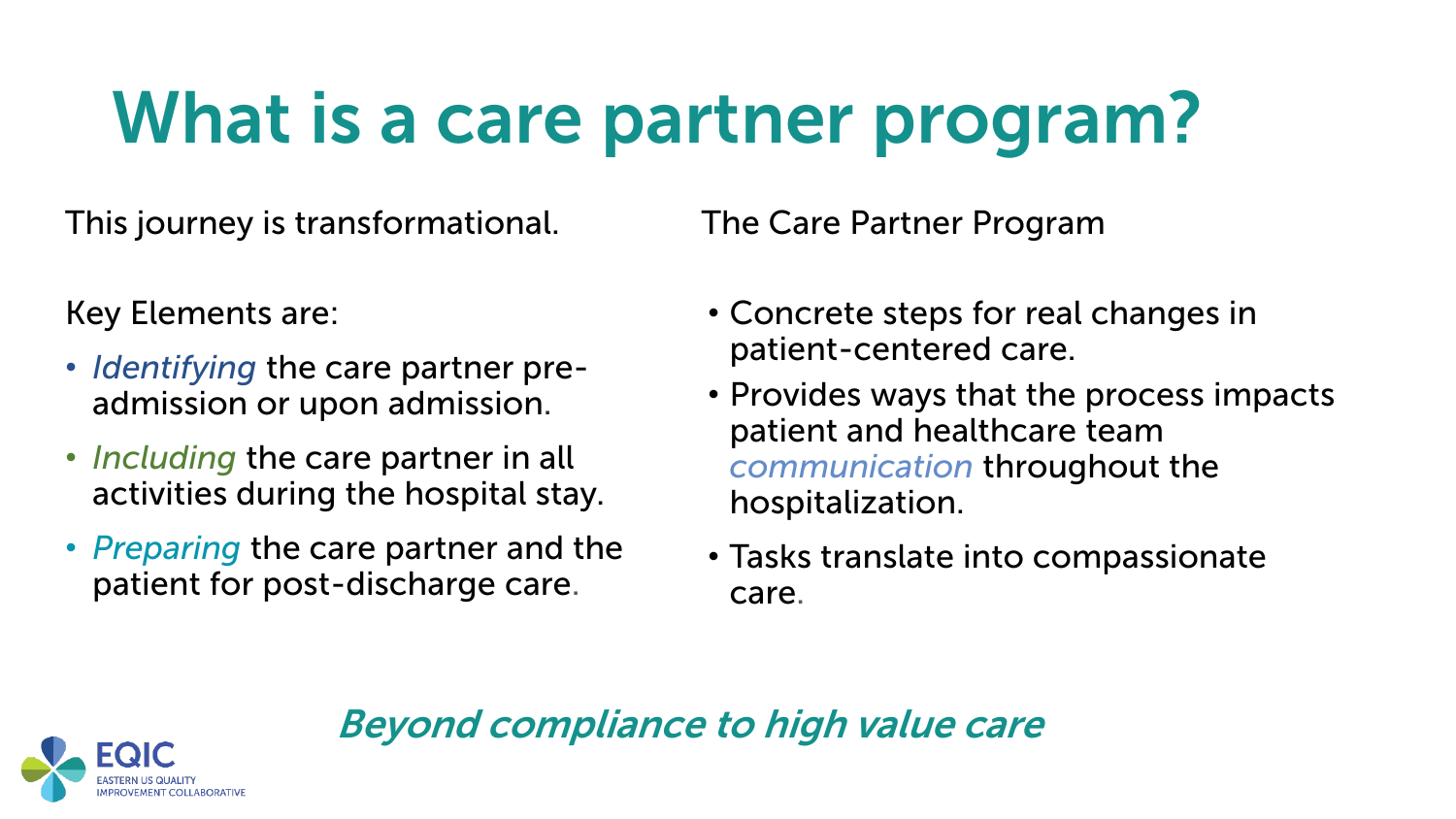# Hospital priorities and goals

- $\checkmark$  Clinical quality
- $\checkmark$  Patient safety
- $V$ HCAHPS
- $\sqrt{\mathsf{Reduce}}$  readmissions
- $\checkmark$  Decrease length of stay
- $\checkmark$  Value-based contracting payment
- $\checkmark$  External community reputation
- Clinician workforce satisfaction
- $\checkmark$  Deliver care with health equity
- Culture of safety and service excellence



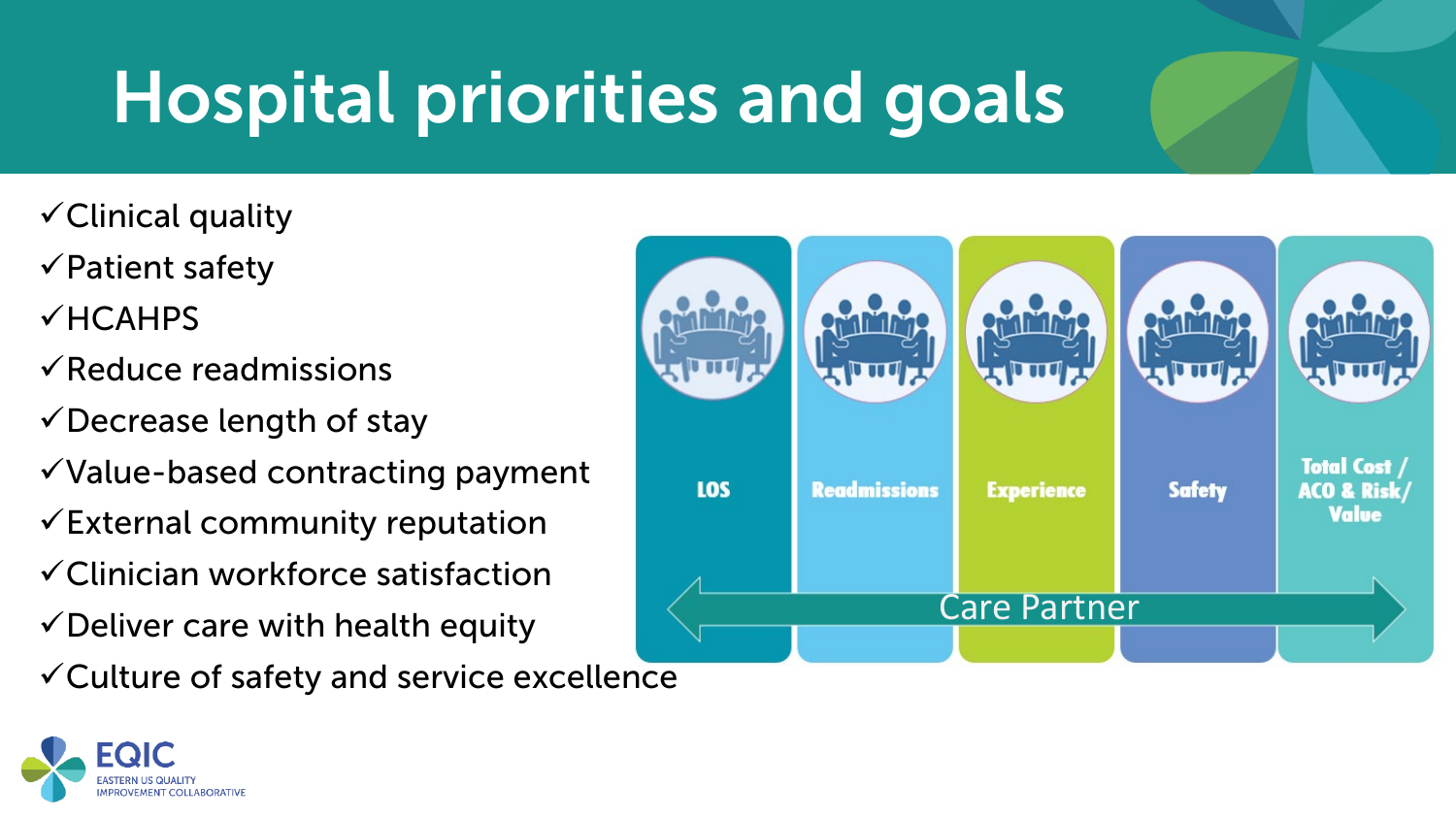# Care partner model evidence

Two of the most respected national patient engagement organizations' models

#### • Planetree:

o *A family member or friend appointed by the patient who is included as a member of the care team and accepts mutually-agreed upon patient care responsibilities during and between episodes of care.*

#### • Institute for Patient- and Family-Centered Care:

o *Entitled their "Better Together Program" for understanding and practicing patient-centered care culturally that enhances participation and collaboration.*

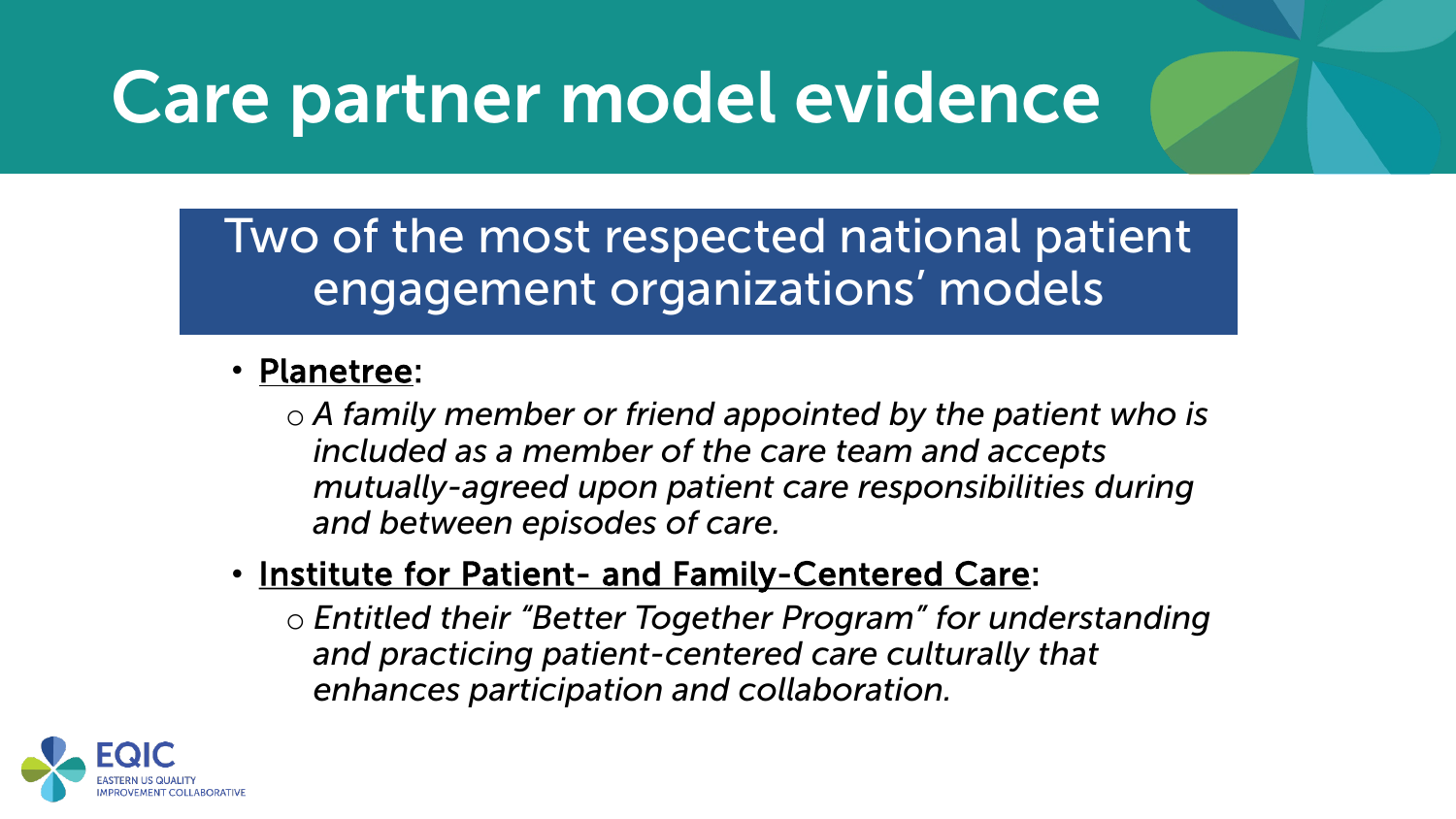### Experiential – Medical centers

### University of Pittsburgh Pennsylvania

- Caregiver integration during discharge planning for older adults to reduce resource use: A meta-analysis
	- University of Pittsburgh, Pennsylvania
	- Discharge planning interventions with care partner integration were associated with 25% fewer readmissions at 90 days

<https://pubmed.ncbi.nlm.nih.gov/28369687/>



### Intermountain Healthcare Partners In Healing®

- Clinical outcomes study
	- 465 patients, 200 matched with control patients by surgery, age, attending, time
	- A 2-sided  $p < 0.5$  was considered statistically significant with a study p  $= 0.003$
	- 65% reduction in 30-day all-cause readmissions

[https://journal.chestnet.org/article/S0012-](https://journal.chestnet.org/article/S0012-3692(17)32890-8/fulltext) 3692(17)32890-8/fulltext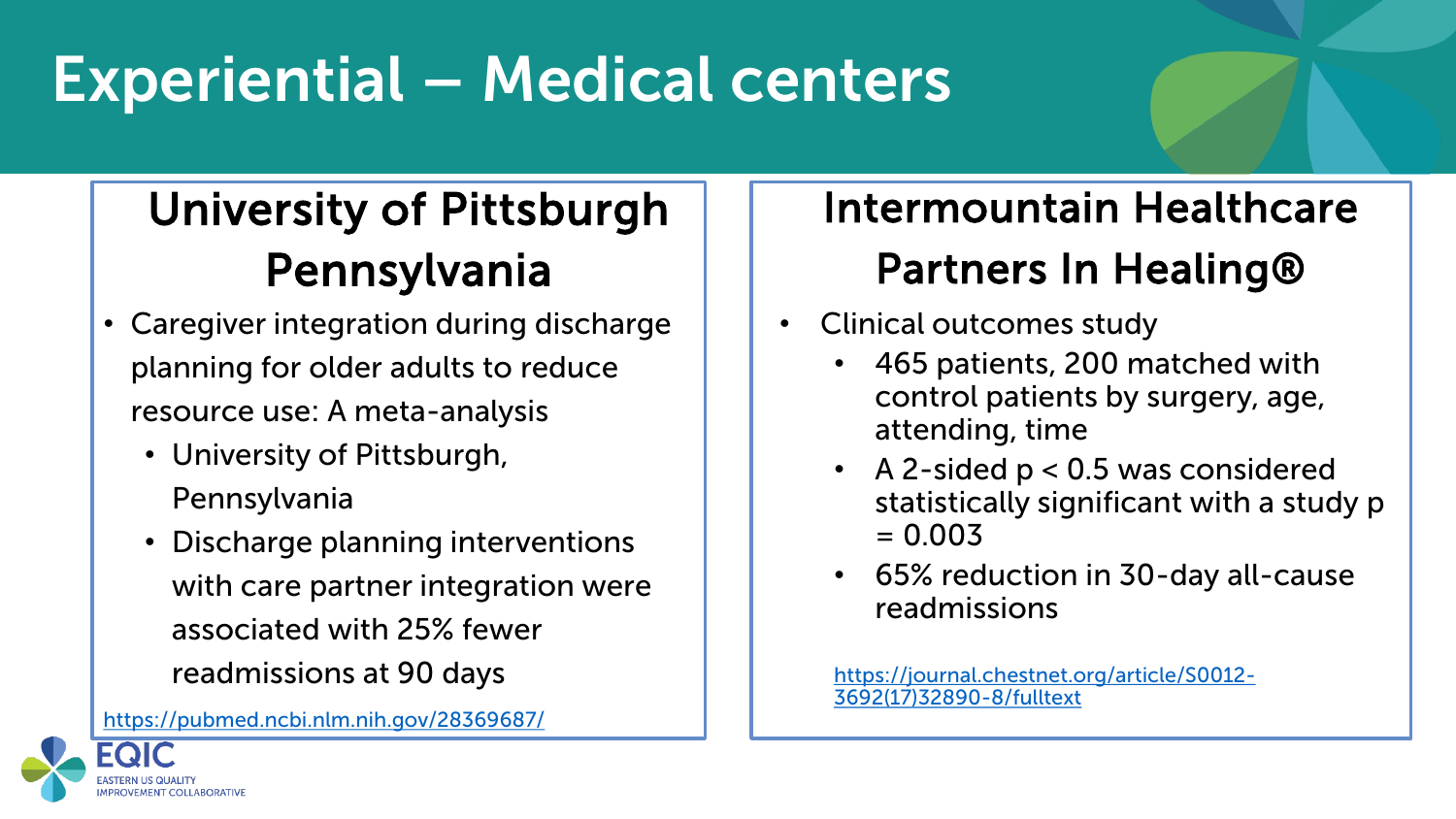### Reasons we don't engage the patient & care partner

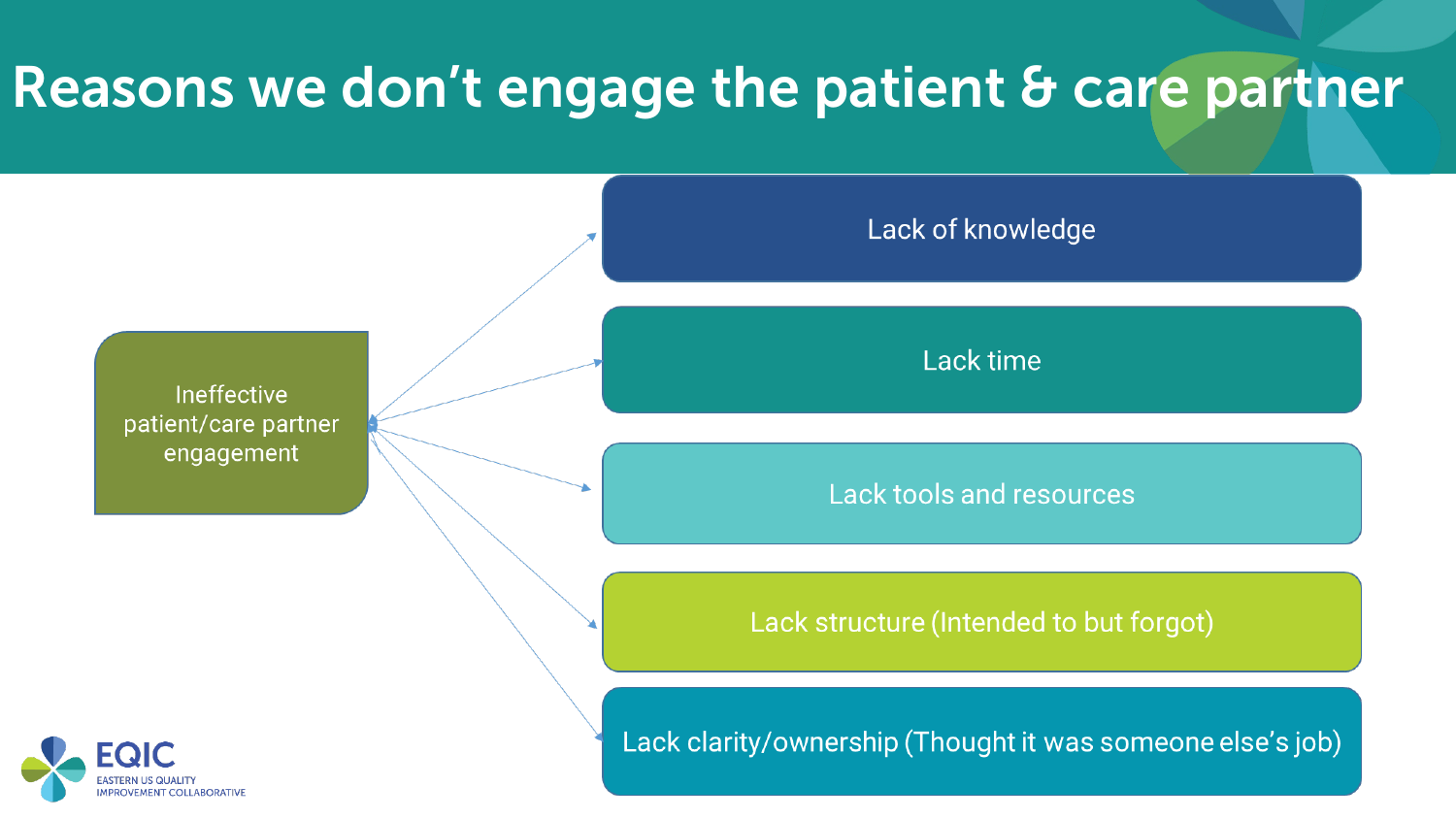### Reasons to engage the patient & care partner

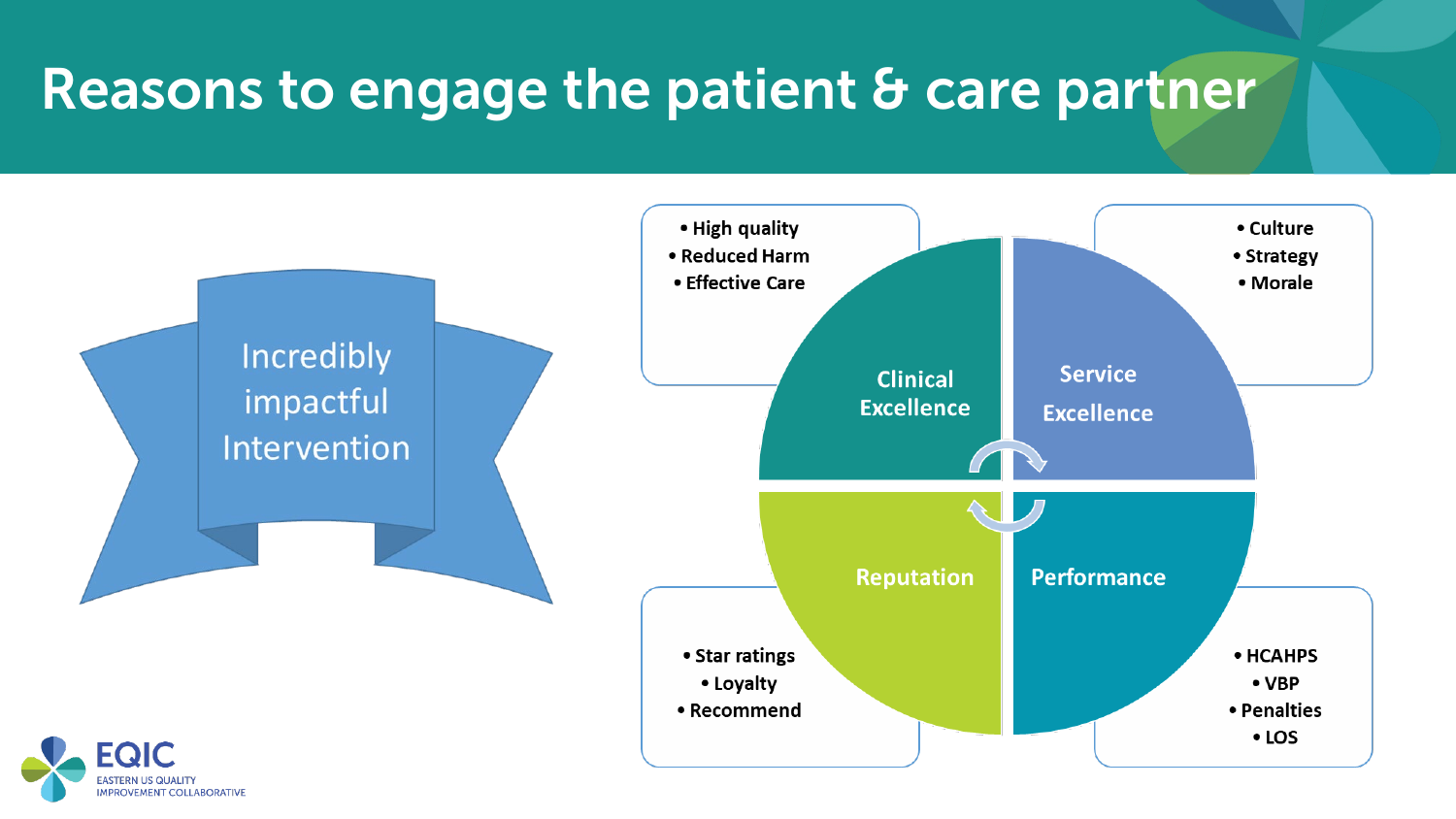### Join us in implementing the care partner program!

- *Service Excellence*
- *Patient Safety*
- *Patient/Workforce Satisfaction*
- *Clinical Excellence*



# It's the right thing<br>to do!

[Video: Importance of a Care Partner Program](https://us06web.zoom.us/rec/share/b76O6M-tTJOjNLzCVpvdoExXvO25Pk6LGeYWNqDeA3y9Csi7POd4r1PMMm-TAUNx.D7w9oDYWepNGqmLf?startTime=1630074617000)